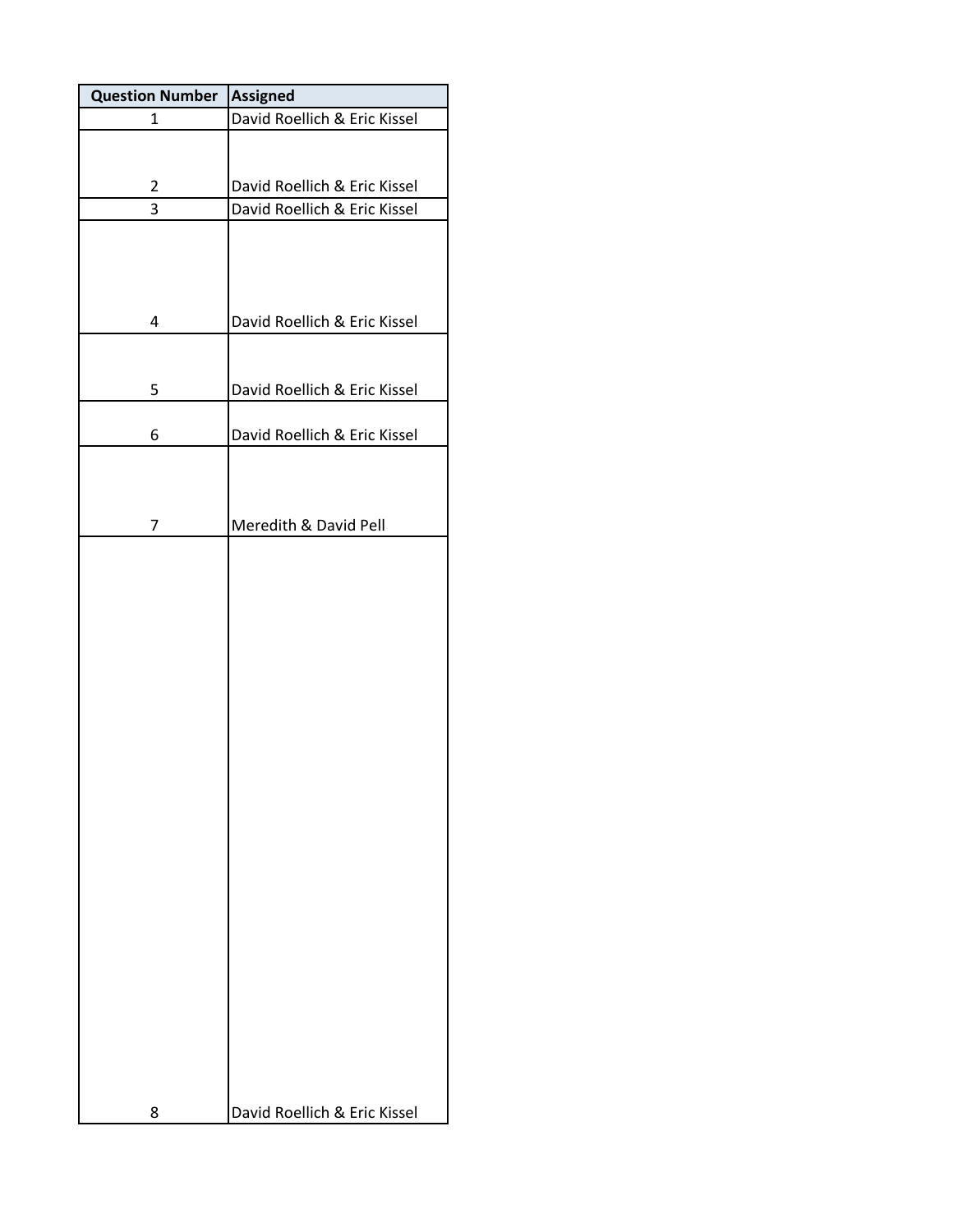| 9  | Hector & Eric Xu             |
|----|------------------------------|
| 10 | David Roellich & Eric Kissel |
|    |                              |
|    |                              |
|    |                              |
| 11 | David Roellich & Eric Kissel |
|    |                              |
| 12 | Hector & Eric Xu             |
|    |                              |
| 13 | Hector & Eric Xu             |
| 14 | Hector & Eric Xu             |
|    |                              |
| 15 | David Roellich & Eric Kissel |
|    |                              |
| 16 | David Roellich & Eric Kissel |
|    |                              |
| 17 | Hector & Eric Xu             |
|    |                              |
|    |                              |
| 18 | David Roellich & Eric Kissel |
|    |                              |
|    |                              |
| 19 | David Roellich & Eric Kissel |
| 20 | <b>Eric Kissel</b>           |
|    |                              |
| 21 | David Roellich & Eric Kissel |
|    |                              |
| 22 | Hector & Eric Xu             |
|    |                              |
| 23 | Hector & Eric Xu             |
|    |                              |
|    |                              |
| 24 | Hector & Eric Xu             |
|    |                              |
|    |                              |
|    |                              |
| 25 | Hector & Eric Xu             |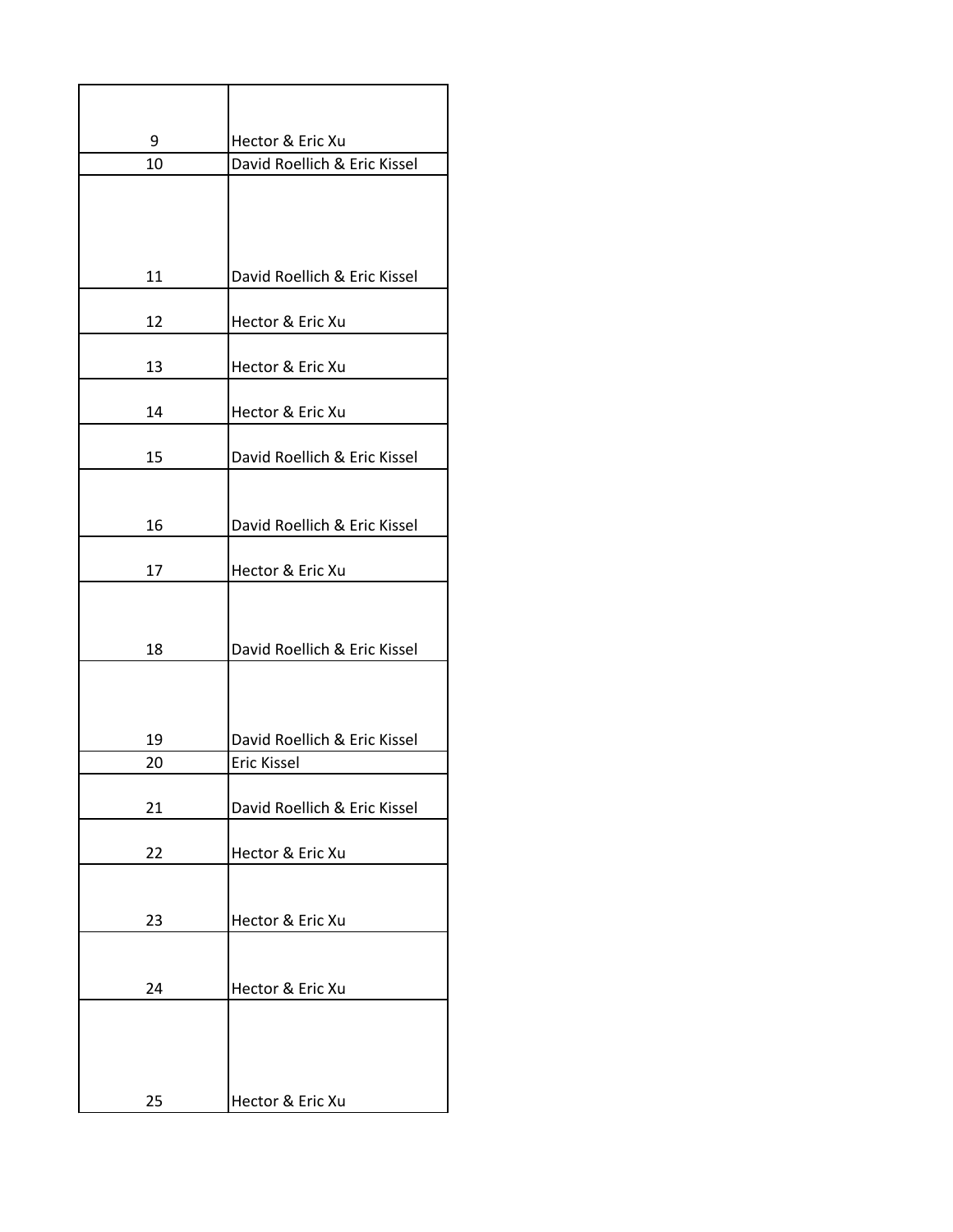| 26 | Carol            |
|----|------------------|
| 27 | Carol            |
| 28 | Hector & Eric Xu |
| 29 | Hector & Eric Xu |
|    |                  |
| 30 | <b>Brenda</b>    |
|    |                  |
|    |                  |
| 31 | Hector & Eric Xu |
|    |                  |
| 32 | Hector & Eric Xu |
|    |                  |
|    |                  |
| 33 | Hector & Eric Xu |
| 34 | Hector & Eric Xu |
| 36 | Carol            |
|    |                  |
| 37 | Hector & Eric Xu |
|    |                  |
| 38 | <b>Brenda</b>    |
|    |                  |
|    |                  |
| 39 | <b>Brenda</b>    |
| 40 | Hector & Eric Xu |
| 41 | Hector & Eric Xu |
|    |                  |
| 42 | Hector & Eric Xu |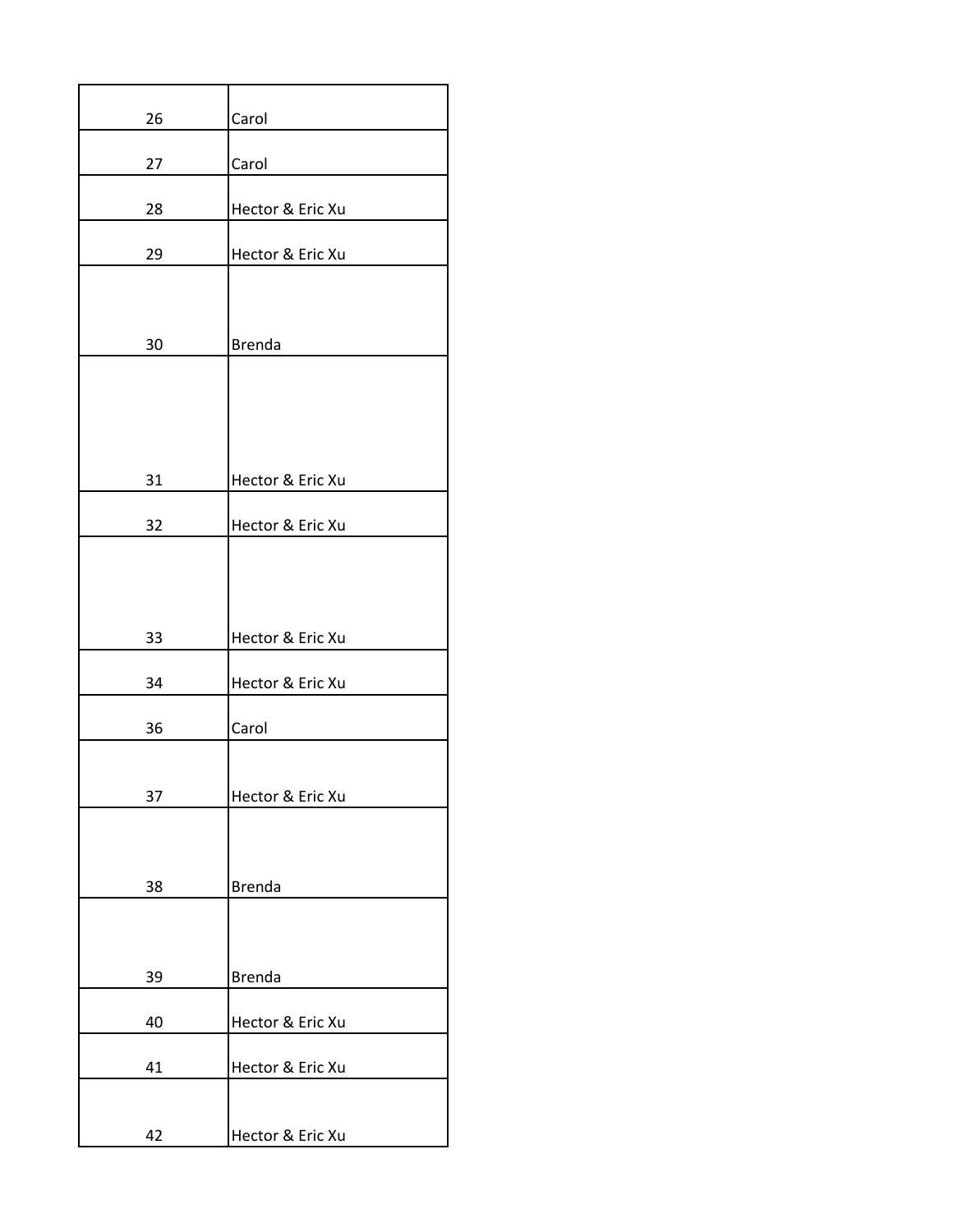| 43 | Hector & Eric Xu             |
|----|------------------------------|
|    |                              |
| 44 | Hector & Eric Xu             |
|    |                              |
|    |                              |
| 45 | David Roellich & Eric Kissel |

## Multifamily – Low Income Market Studies:

http://www.calmac.org/publications/LINA\_report\_-\_ http://www.calmac.org/publications/LINA\_report\_http://www.calmac.org/publications/2016\_LINA\_Fin http://www.calmac.org/publications/2016\_LINA\_Fin

Multifamily – General Residential Market Studies:

http://www.calmac.org/publications/MF\_Impact\_Ev http://www.calmac.org/publications/PGE\_EUC\_MF http://www.calmac.org/publications/SoCal\_Multifar http://www.calmac.org/publications/SoCal\_Multifar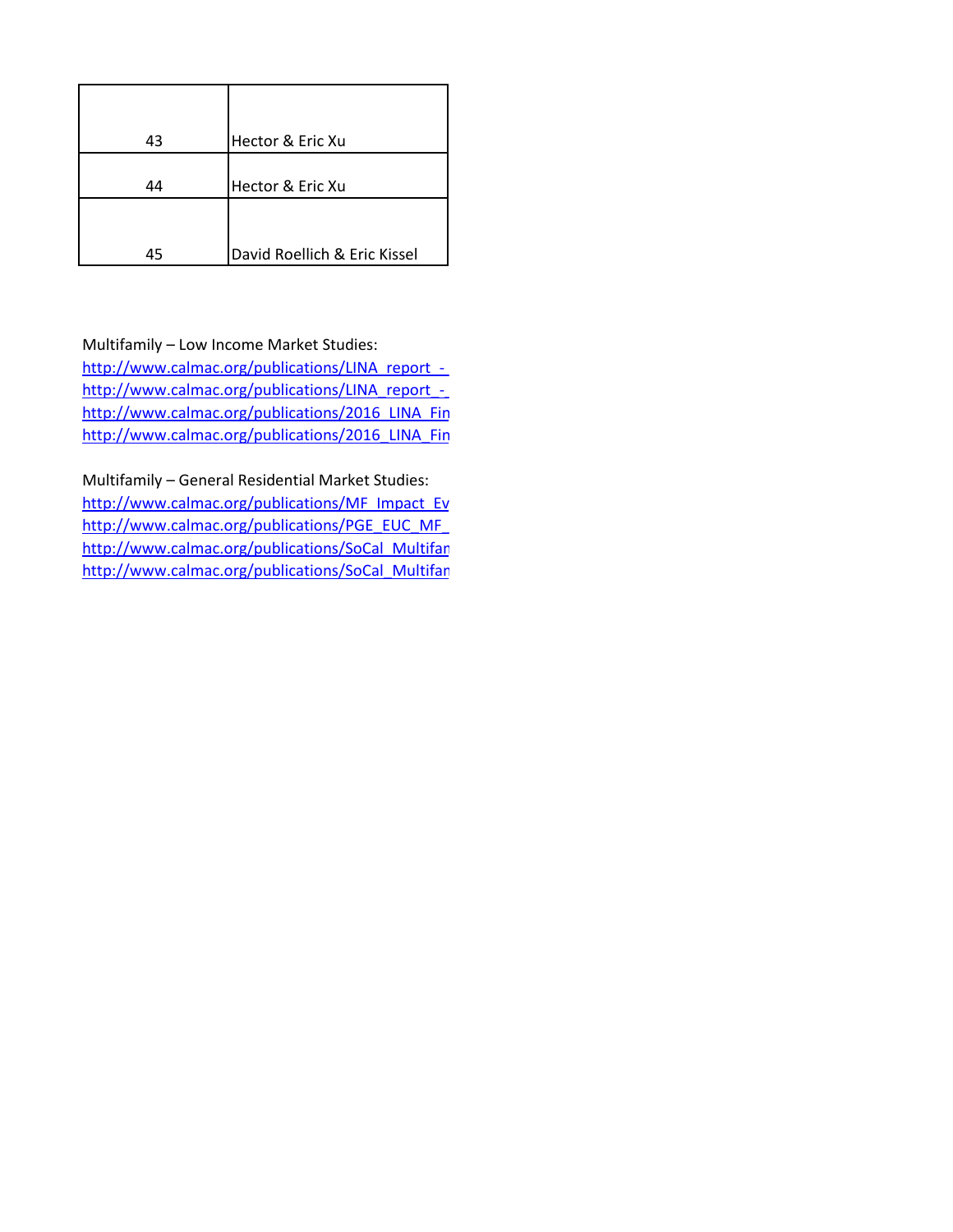| <b>Question text</b>                                                           | <b>Upvotes</b> | <b>User Name</b> |
|--------------------------------------------------------------------------------|----------------|------------------|
| Are these solicitaitons released on PEPMA?                                     |                | 0 Anonymous      |
| Are the lead utilities and stakeholders open to the same proposed design for   |                |                  |
| both Northern & Southern programs or is the intent to have two different       |                |                  |
| designs? thank you                                                             |                | 2 Anonymous      |
| Are there going to be TWO rfps or one?                                         |                | 0 Anonymous      |
|                                                                                |                |                  |
|                                                                                |                |                  |
|                                                                                |                |                  |
| Why are there no Low Income who do work in the community not                   |                |                  |
| represented on the PRG                                                         |                | 0 Anonymous      |
| Also do you not think in line e the CPUC EJ plan ask that you include people   |                |                  |
| of color and I disadvantage groups when setting up programs targeting these    |                |                  |
| groypd                                                                         |                | 1 Anna CHOC      |
| Why is there not a member of the LIOB not on the PRG don't you think you       |                |                  |
| are missing some important input                                               |                | 1 Anna CHOC      |
|                                                                                |                |                  |
|                                                                                |                |                  |
| Do you assist companies in obtaining their DBE certification? If so, how do we |                |                  |
| get started?                                                                   |                | 0 Anonymous      |
|                                                                                |                |                  |
|                                                                                |                |                  |
|                                                                                |                |                  |
|                                                                                |                |                  |
|                                                                                |                |                  |
|                                                                                |                |                  |
|                                                                                |                |                  |
|                                                                                |                |                  |
|                                                                                |                |                  |
|                                                                                |                |                  |
|                                                                                |                |                  |
|                                                                                |                |                  |
|                                                                                |                |                  |
|                                                                                |                |                  |
|                                                                                |                |                  |
|                                                                                |                |                  |
|                                                                                |                |                  |
|                                                                                |                |                  |
|                                                                                |                |                  |
|                                                                                |                |                  |
|                                                                                |                |                  |
|                                                                                |                |                  |
|                                                                                |                |                  |
| How can i see these solicitations on my PowerAdvocate portal? I only have      |                |                  |
|                                                                                |                |                  |
| PG&E-related opportunities. Thank you!                                         |                | 0 Anonymous      |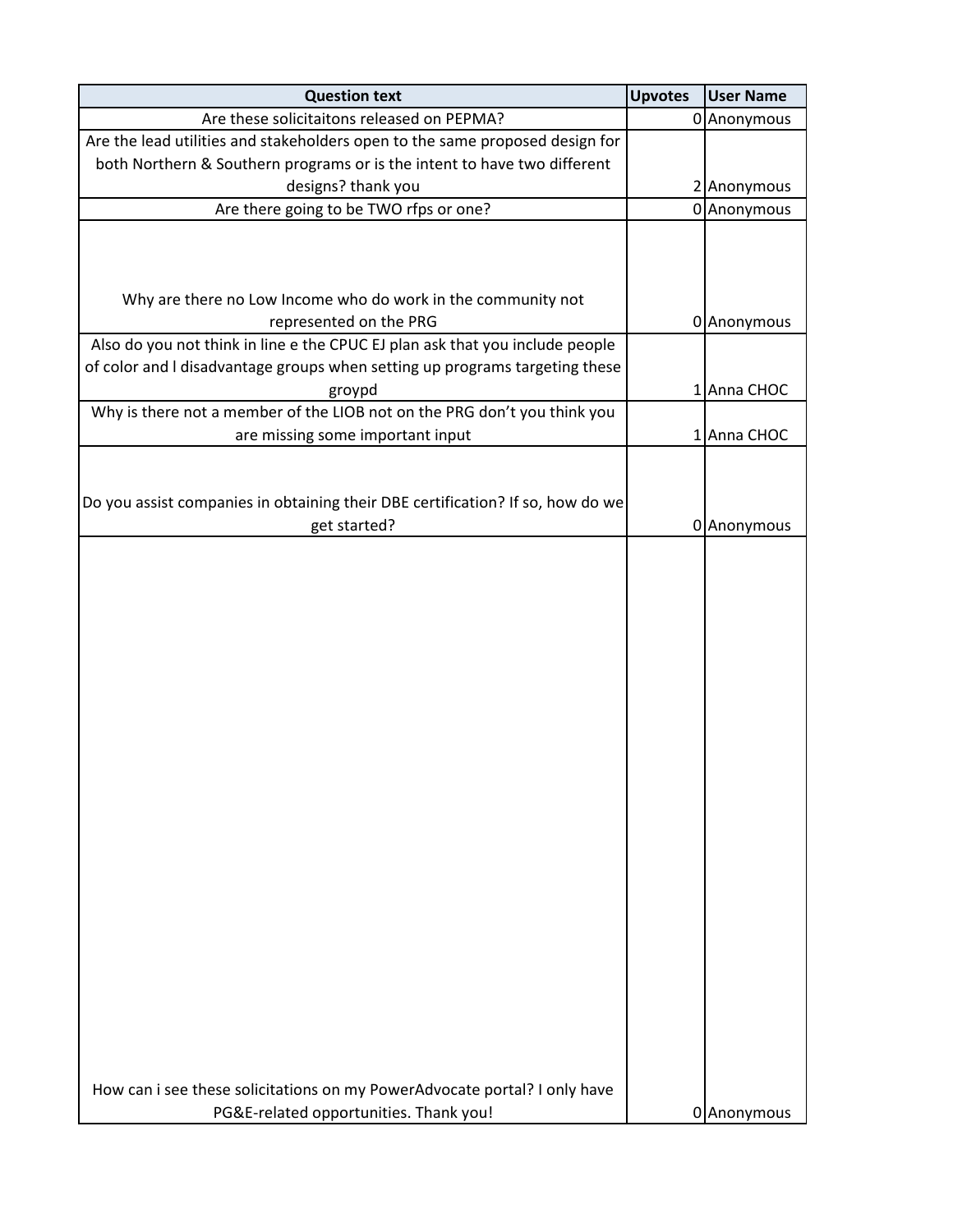| Can the prime contractor/administrator also be the implementer installing                                                 |             |
|---------------------------------------------------------------------------------------------------------------------------|-------------|
| the work?                                                                                                                 | 0 Anonymous |
| can you please post the link to forms. office so we can register                                                          | 0 Anonymous |
| Is it enough to be registered in PowerAdvocate? Or do I need to REGISTER for                                              |             |
| each rfp? I saw in the PEPMA document for SDGE that you are supposed to                                                   |             |
| go to the "opportunities" portal, but I don't have an opportunities portal -                                              |             |
| only "events"                                                                                                             |             |
|                                                                                                                           | 2 Anonymous |
| Is it possible to post the answers to these questions in the chat portion so call                                         |             |
| can read? It would be useful for participants.                                                                            | 1 Anonymous |
|                                                                                                                           |             |
| Will the slides be shared?                                                                                                | 0 Anonymous |
|                                                                                                                           |             |
| Will there be any licensing requirements?                                                                                 | 0 Anonymous |
|                                                                                                                           |             |
| Can you get email notifications for new solicitations on PowerAdvocate?                                                   | 0 Anonymous |
|                                                                                                                           |             |
| Does PEPMA send out notifications - I couldn't find any way to set to get                                                 |             |
| emails about postings?                                                                                                    | 0 Anonymous |
| will there be more than one bidder selected for the NOrth MFWB RFP as well                                                |             |
| as the South MFWB RFP?                                                                                                    | 0 Anonymous |
| I am still confused why I do not have any active solicitations on my<br>PowerAdvocate across all four IOUs. Thank you!    | 0 Anonymous |
| What section can I register for opportunities on PEPMA? I only see "home,<br>PEPMA application, contact us, FAQs, Logout" | 0 Anonymous |
| is PGE going to be on PowerAdvocate also?                                                                                 | 0 Anonymous |
|                                                                                                                           |             |
| I think there is just confusion between PEPMA and PowerAdvocate                                                           | 1 Anonymous |
| Will all of these slides be available, when and where?                                                                    | 0 Anonymous |
| Will the new MFWB program still be focused on deed restricted buildings or<br>all MF buildings?                           | 1 Anonymous |
| For non-restricted multifamily properties, is there a minimum % of the                                                    |             |
| tenant units that need to be Low Income in order to qualify for common area                                               |             |
| measures?                                                                                                                 | 1 Anonymous |
| what does deed restricted mean?                                                                                           | 0 Anonymous |
|                                                                                                                           |             |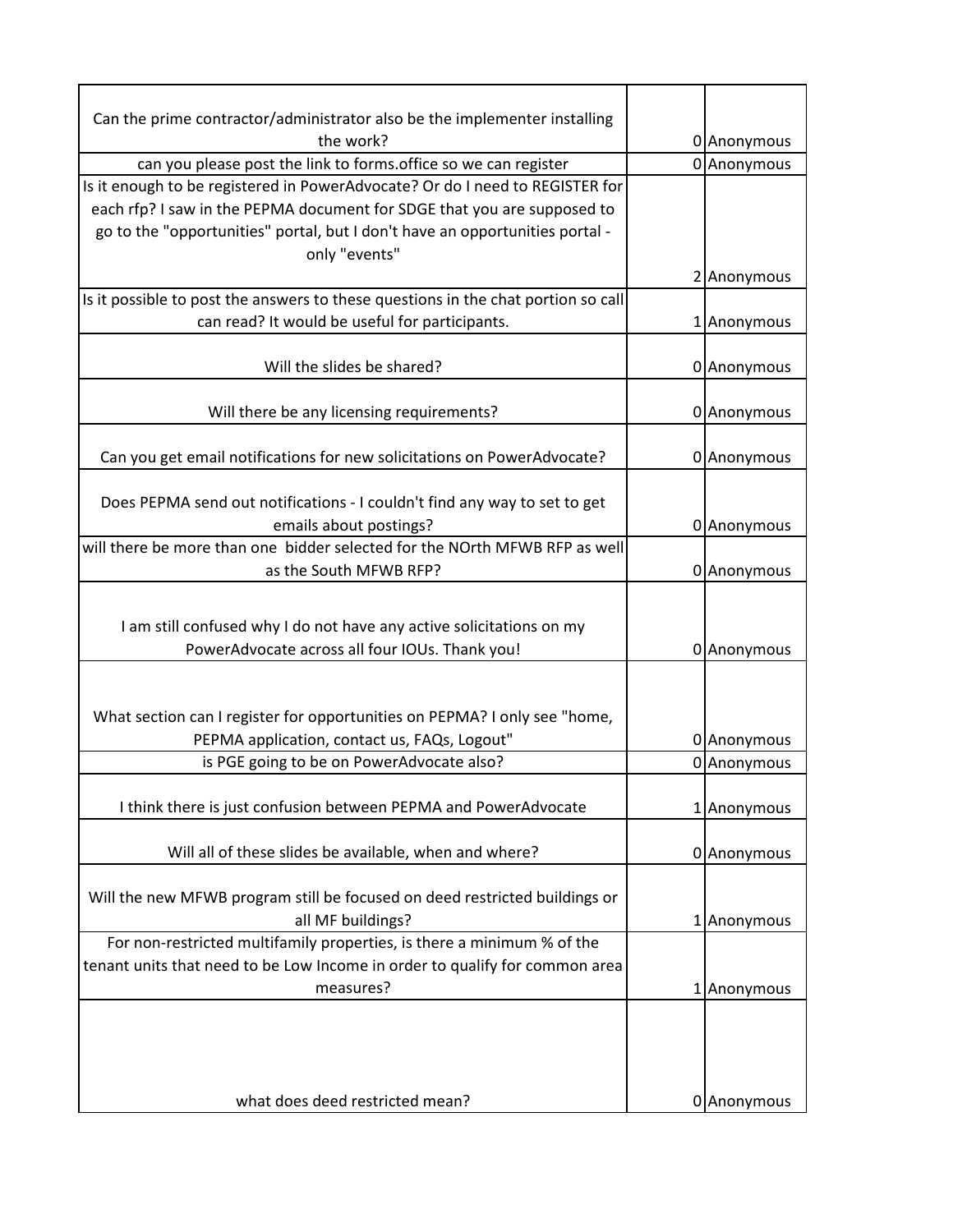| Is there a region or IOU territory specific market characterization report for   |             |
|----------------------------------------------------------------------------------|-------------|
| MF properties that you can direct us to?                                         | 1 Anonymous |
| Are the Res-Intel market characterization reports for each utility publicly      |             |
| accessible and, if so, where?                                                    | 2 Anonymous |
|                                                                                  |             |
| Can ESA MF in-unit measures proposed be different than regular ESA               | 0 Anna CHOC |
|                                                                                  |             |
| the question regarding the CAM measure eligibility was not answered              | 0 Anonymous |
|                                                                                  |             |
|                                                                                  |             |
| Does bid measures need to meet CET                                               | 0 Anna CHOC |
|                                                                                  |             |
|                                                                                  |             |
|                                                                                  |             |
|                                                                                  |             |
|                                                                                  |             |
| Will savings goals need to meet regular ESA targets                              | 0 Anna CHOC |
|                                                                                  |             |
| can you provide the URL of the ESA Landing page that has been referenced?        | 0 Anonymous |
|                                                                                  |             |
| What are the qualifications for non-restrictred deed multifamily properties in   |             |
| order to provide common area measures? Example. Does it need to have             |             |
| more than 50% of their tenants as low income as a qualification to receive       |             |
| common area measures for the landlord?.                                          | 0 Anonymous |
| Will bidders be asked to work w current ESA contractors if it means better       |             |
| access to LI tenants and property owners                                         | 0 Anna CHOC |
| Realistically how many Market units meet 80% of tenants meeting ESA<br>guidlines |             |
| If non-restricted buildings do not meet the 80% low income, will we still be     | 0 Anna CHOC |
| able to service those complexes? Example, 5-unit complex with only 3 low         |             |
| income customers                                                                 | 1 Anonymous |
|                                                                                  |             |
|                                                                                  |             |
|                                                                                  |             |
| will the NEB tool be part of RFP                                                 | 0 Anonymous |
|                                                                                  |             |
|                                                                                  |             |
| So we can't propose any measure whose ESACET less than TRC .3? What is           |             |
| the minimum ESACET TRC for the whole MFWB portfolio?                             | 0 Anonymous |
| Will in unit requirements treating tenants follow ESA guidelines i.e. NGAT       |             |
| certification, HISC license etc.                                                 | 0 Anonymous |
| What is the expectation of owner co-pays? Do the IOUs anticipate that some       |             |
| multifamily measures will require a co-pay?                                      | 0 Anonymous |
| What kinds of controls will the IOUs have in place to prevent non-deed           |             |
| restricted (market rate) owners from increasing rent as a result of ESA          |             |
| installations?                                                                   | 0 Anonymous |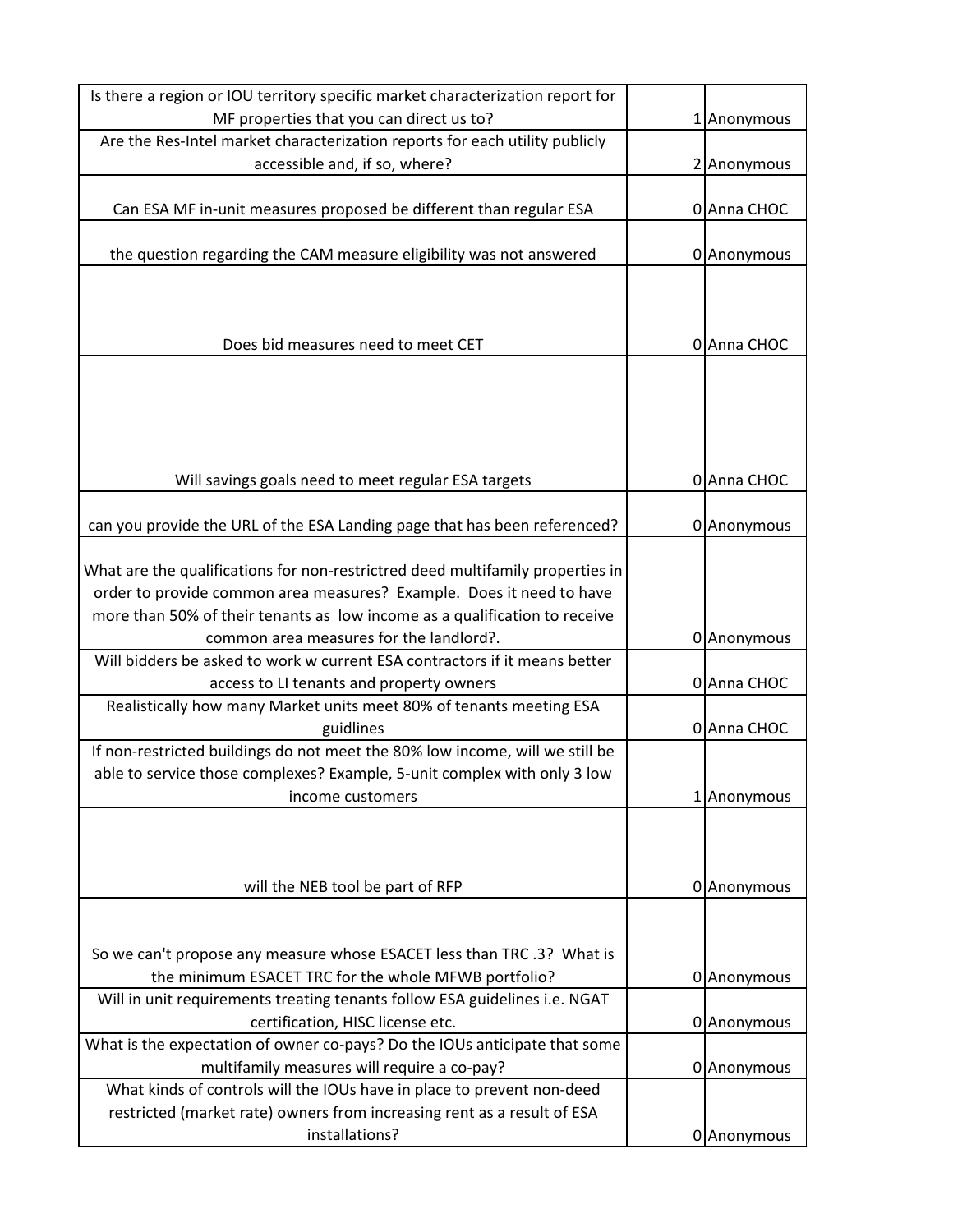| To clarify, are the IOUs responsible for drawing up this agreement or are the |             |
|-------------------------------------------------------------------------------|-------------|
| implementer? How about the terms? will it require stable rent for X number    |             |
| of years?                                                                     | 0 Anonymous |
|                                                                               |             |
| To confirm, southern area bid covers SCE+SoCalGas+SDG&E territories?          | 0 Anonymous |
|                                                                               |             |
| Is there another Bidders Workshop? Can you please repeat the upcoming         |             |
| events that might interest bidders?                                           | 0 Anonymous |

Volume 1 - final.pdf [calmac.org] Volume 2 - final.pdf [calmac.org] http://www.calmac.org/publications/2016\_1016\_2.pdf [calmac.org] http://www.cal\_Report\_-\_Volume\_2\_of\_2.pdf [calmac.org]

aluation\_Final.pdf [calmac.org] Pilot Eval Final Report.pdf [calmac.org] http://www.callmac.org/publications/Society-Final.pdf [calmac.org] http://www.calmac.org/publications/Society-Final.pdf [calmac.org]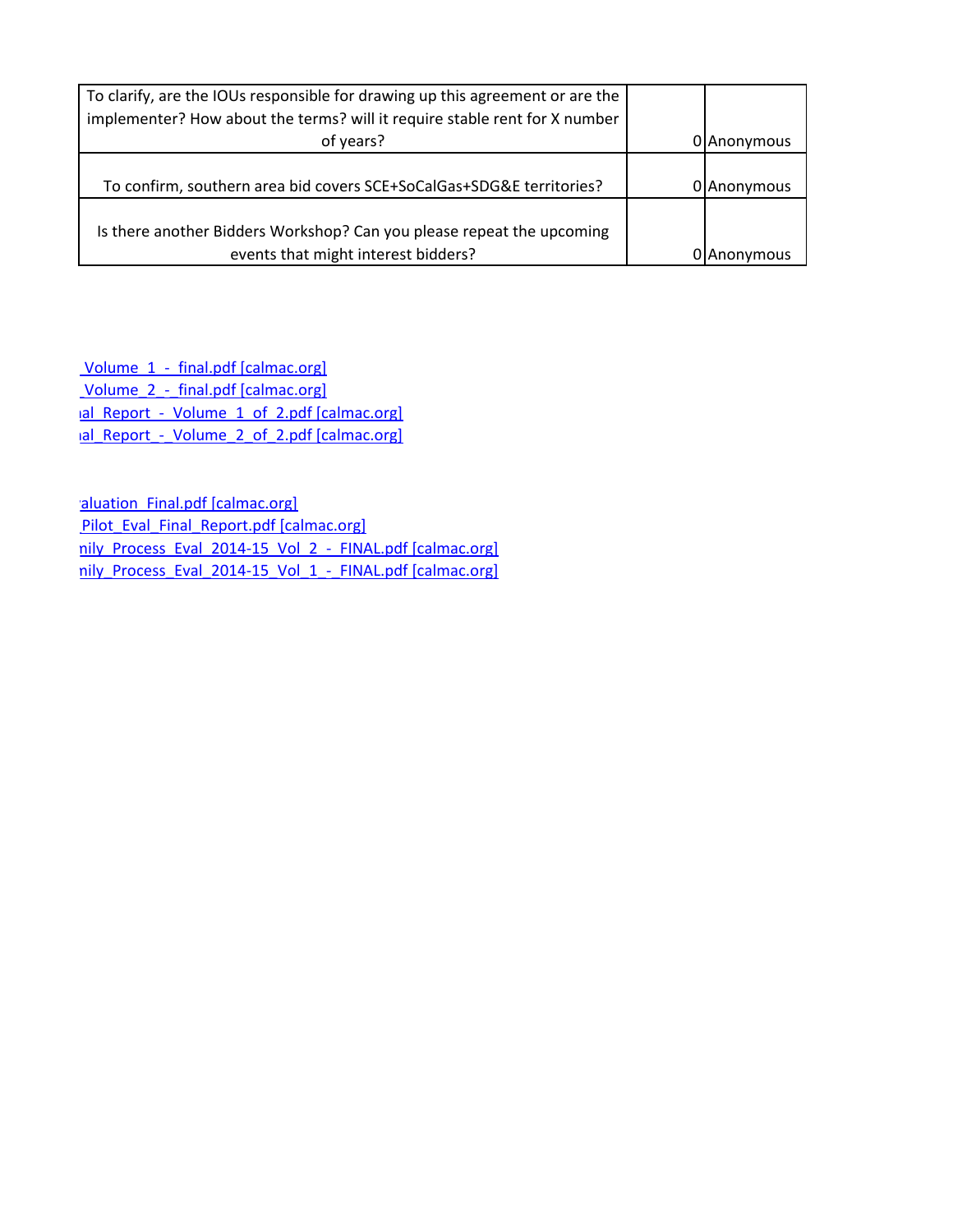| <b>Submission Date</b> | <b>Submission Time</b> |
|------------------------|------------------------|
| 11/17/2021             | 12:16:37               |
|                        |                        |
| 11/17/2021             | 12:17:14               |
| 11/17/2021             | 12:17:40               |
|                        |                        |
| 11/17/2021             | 12:19:23               |
| 11/17/2021             | 12:21:02               |
|                        |                        |
| 11/17/2021             | 12:21:59               |
|                        |                        |
| 11/17/2021             | 12:24:14               |
|                        |                        |
| 11/17/2021             | 12:34:31               |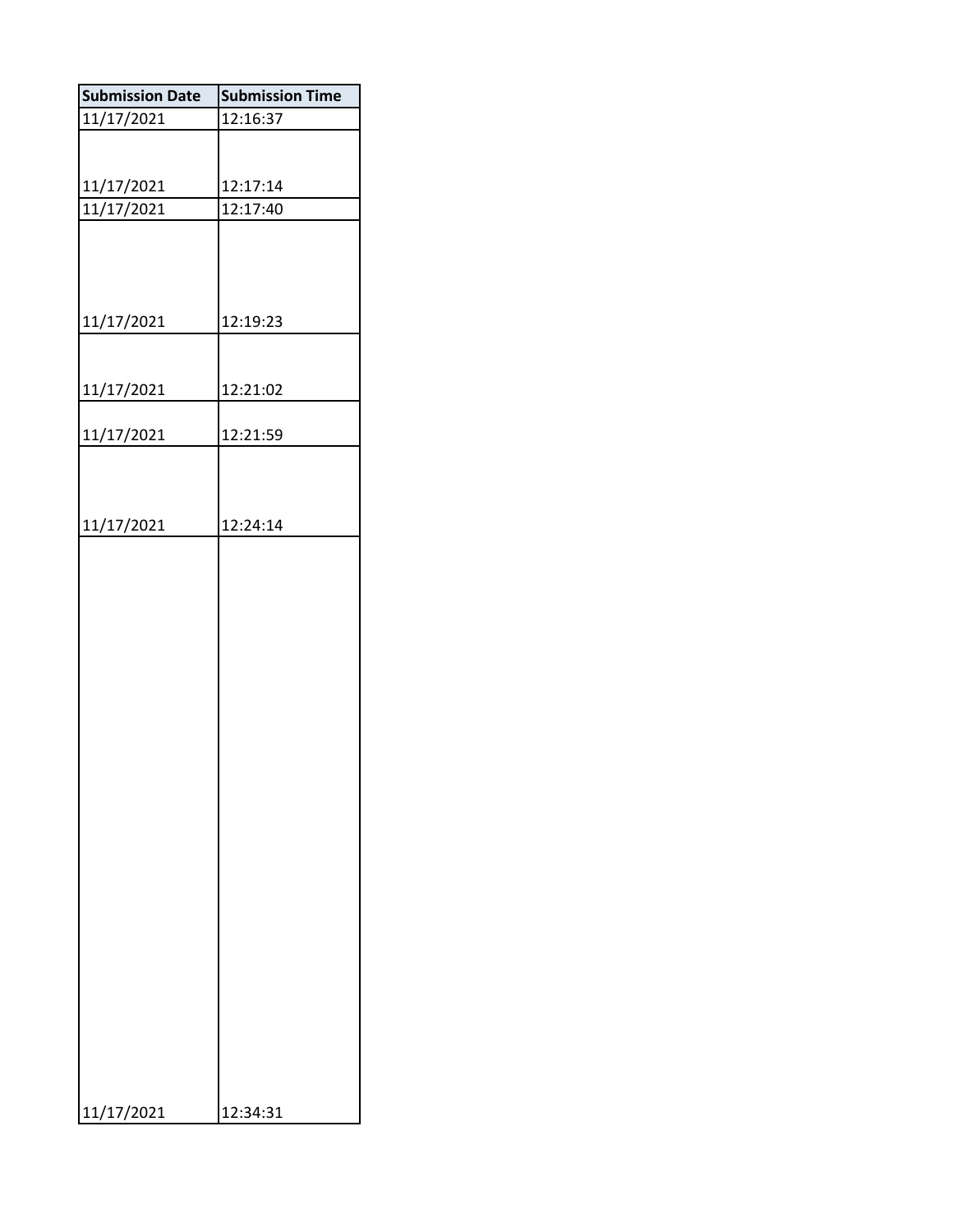| 11/17/2021 | 12:34:35 |
|------------|----------|
| 11/17/2021 | 12:35:35 |
|            |          |
|            |          |
| 11/17/2021 | 12:36:42 |
| 11/17/2021 | 12:38:40 |
| 11/17/2021 | 12:41:23 |
| 11/17/2021 | 12:42:22 |
| 11/17/2021 | 12:47:04 |
|            |          |
| 11/17/2021 | 12:47:44 |
| 11/17/2021 | 12:48:59 |
|            |          |
| 11/17/2021 | 12:51:02 |
|            |          |
| 11/17/2021 | 12:53:04 |
| 11/17/2021 | 12:53:14 |
| 11/17/2021 | 12:56:47 |
| 11/17/2021 | 13:01:24 |
|            |          |
| 11/17/2021 | 13:09:25 |
|            |          |
| 11/17/2021 | 13:11:01 |
|            |          |
| 11/17/2021 | 13:15:14 |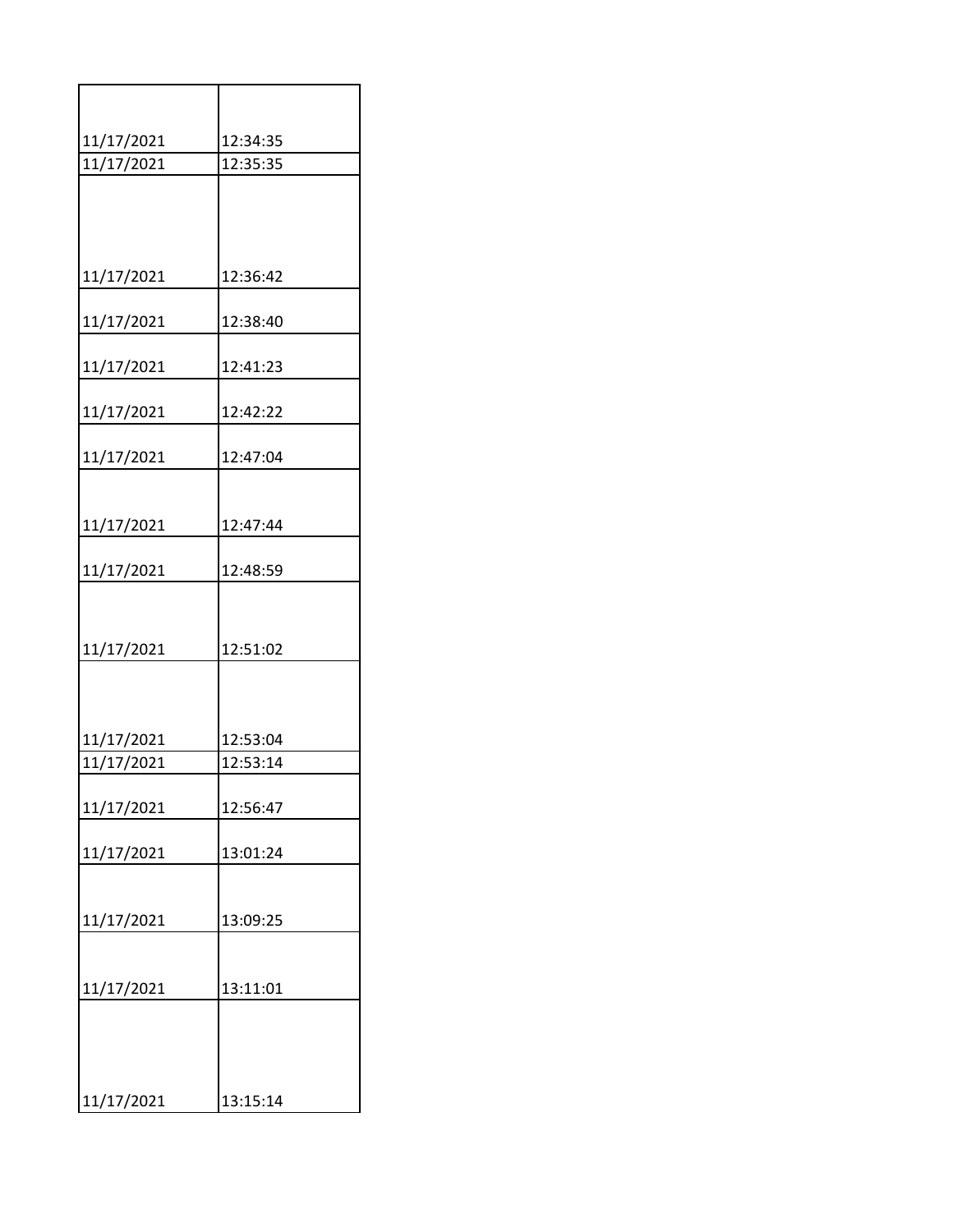| 11/17/2021 | 13:16:23 |
|------------|----------|
| 11/17/2021 | 13:17:55 |
| 11/17/2021 | 13:19:18 |
| 11/17/2021 | 13:19:52 |
|            |          |
| 11/17/2021 | 13:20:31 |
|            |          |
|            |          |
| 11/17/2021 | 13:21:07 |
| 11/17/2021 | 13:21:27 |
|            |          |
|            |          |
| 11/17/2021 | 13:23:36 |
| 11/17/2021 | 13:24:40 |
| 11/17/2021 | 13:25:50 |
|            |          |
| 11/17/2021 | 13:40:31 |
|            |          |
| 11/17/2021 | 13:44:12 |
|            |          |
| 11/17/2021 | 13:46:50 |
| 11/17/2021 | 13:50:34 |
| 11/17/2021 | 13:52:26 |
|            |          |
| 11/17/2021 | 13:54:39 |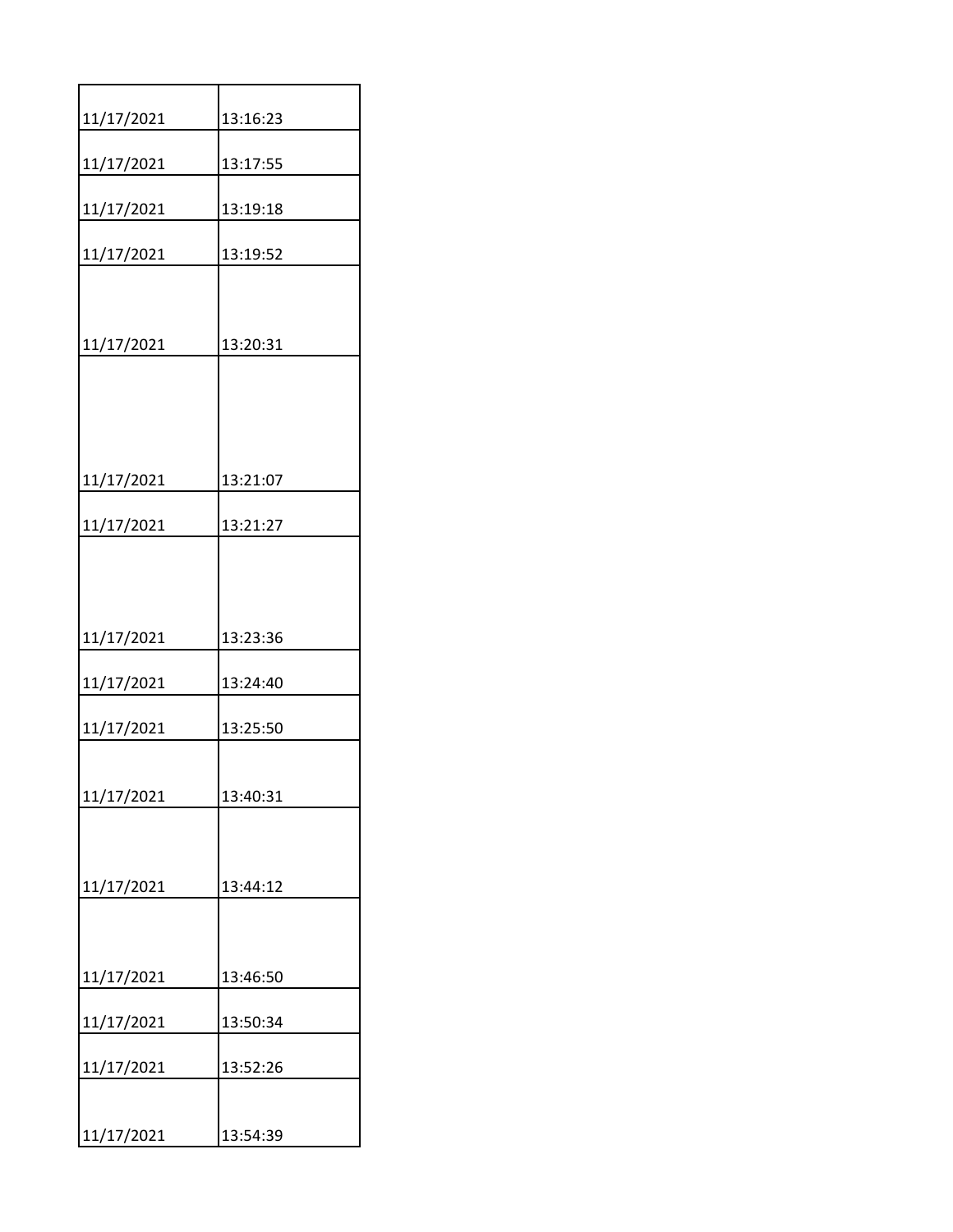| 11/17/2021 | 13:57:59 |
|------------|----------|
| 11/17/2021 | 13:59:56 |
|            |          |
| 11/17/2021 | 14:02:35 |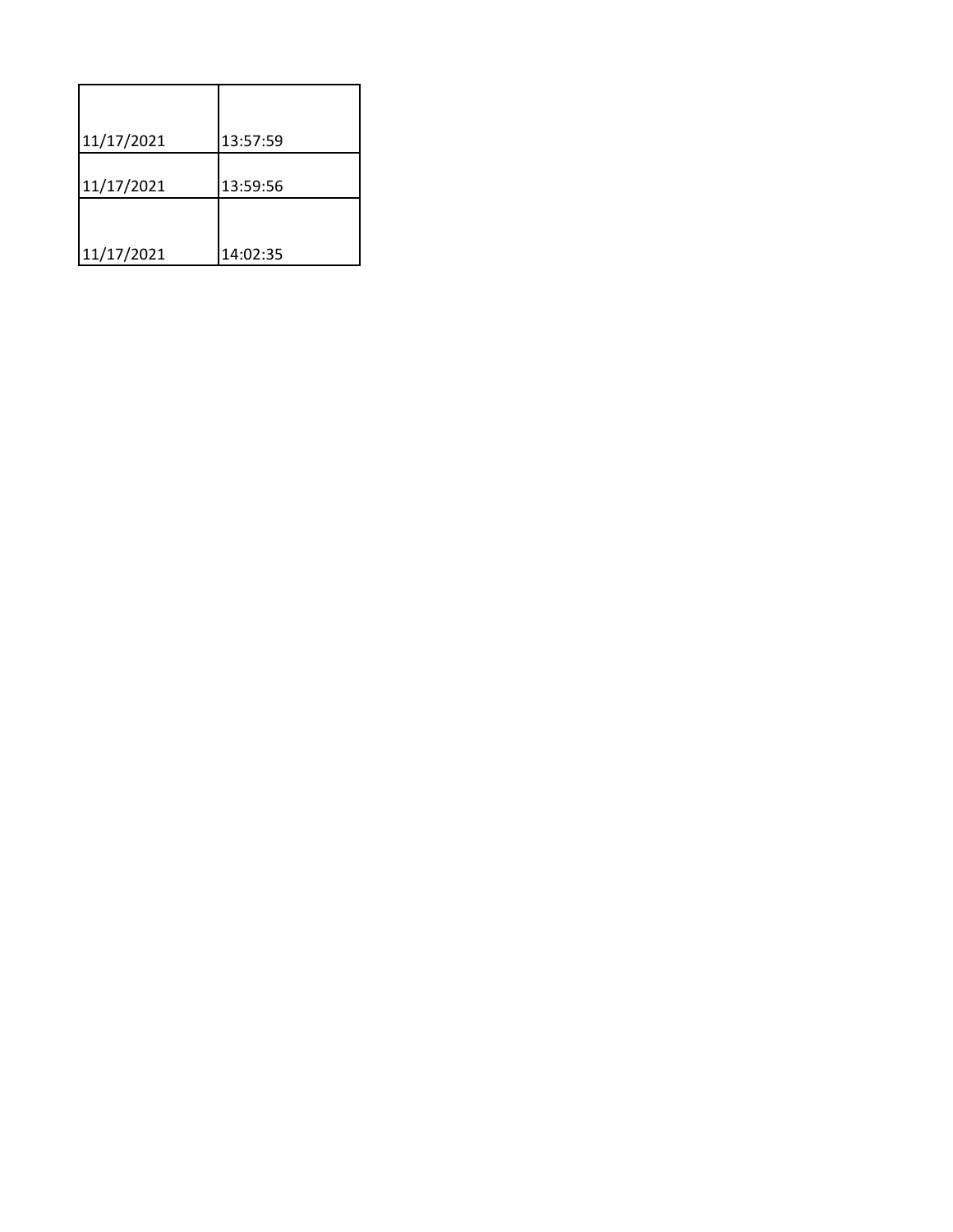**Response**

Yes they are. Please see question 19 for additional information

It will be up to the bidders to look at the market and it will be a decision by the bidders to propose your design approach that meets the compliance requirements, and tailor the design to those compliance requirements at a minimum.

There will be two RFPs: one for the Northern MF

PG&E and SDG&E distributed the request for PRG applicants to four different Low Income service lists and worked with the Energy Division to outreach to potentially interested members. The final PRG list roster represents the results of those efforts who were approved by the Energy Division Director. Additional PRG members may be added before December 1st.

Potential PRG reference - the IOUs did reach out and promote participation in the ESA PRG and those that responded were asked to complete the...in the future

See above response to question 4.

Firms that believe that they qualify as women, minority, LGBT, and/or disabled veteran-owned businesses are encouraged to join the CPCU supplier diversity program. Information about the qualifications and certification process can be found at www.thesupplierclearinghouse.com.

"PowerAdvocate Registration

PG&E and SDG&E will manage this event through Power Advocate's sourcing platform. Interested bidders will need to register in Power Advocate to access all future communications and, upon its release, the RFP for Southern MFWB program.

Bidders can register in Power Advocate using the following URL: https://www.poweradvocate.com

Apply to the Southern MFWB event through the Power Advocate "Opportunities" portal, search for the SDG&E event, and then click the key to request access to the event. These steps should be followed for applying to the Southern MFWB event:

1. Are you registering for a specific event? \* Click the 'Yes' button.

2. Who referred you to this event? \* PEPMA Announcement

3. Name of that individual's company:\*Pacific Gas & Electric Company, or San Diego Gas & Electric Company

4. Name or description of the Events:

a. RFP # 129355 –Energy Savings Assistance (ESA) Northern Multifamily Whole Building (MFWB)– Implementer Request for Proposal

b. Southern MFWB Program PoweAdvocate event #129512 Southern Multifamily Whole Building Request for Proposal

Click "Continue"

PowerAdvocate Support Support@poweradvocate.com

(857)453-5800 M-F 8:00 AM to 8:00 PM Eastern Time"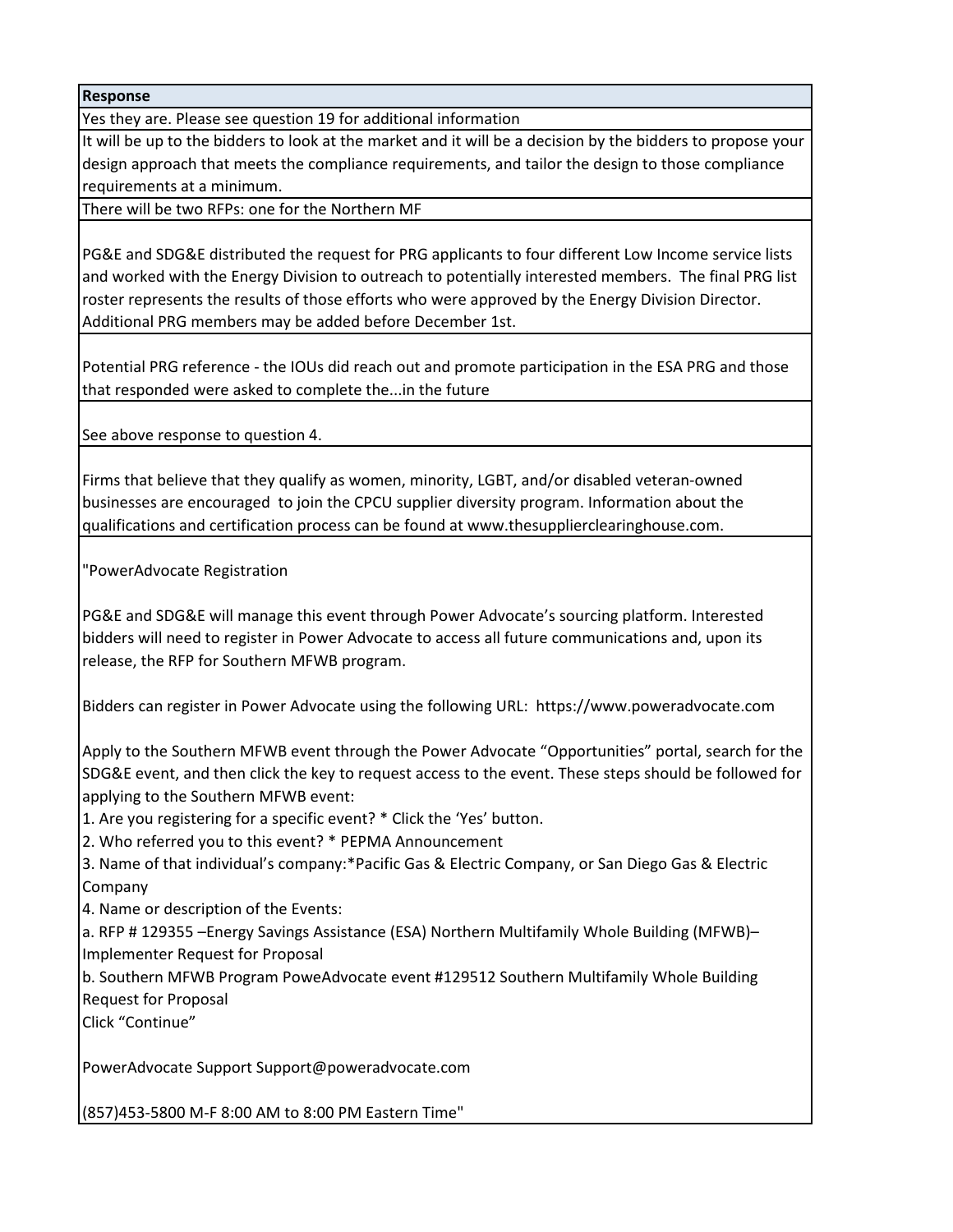Yes the prime contractor/administrator can be the implementer installing the work. However, bidders will also need to be concsious of how they will implement checks and balances around inspections. Organizations interested to register at: https://forms.office.com/r/GHb7ZCxME4

Bidders must register in PowerAdvocate for each RFP event: Register in PowerAdvocate for Event #129512 Southern Multifamily Whole Building Request for Proposal. And, register for Event #129355 –Energy Savings Assistance (ESA) Northern Multifamily Whole Building (MFWB)– Implementer Request for Proposal.

The questions and answers will be posted along with the Presentation on PEPMA, our ESA Landing Page and will be communicated to the Service Lists.

Yes, the Presetation will be posted on PEPMA, our ESA Landing Page and will be communicated to the Service Lists.

Yes, depending upon the proposed list of measures, appropriate state licensing is required.

Only if you are registered for an event in PowerAdvocate will you receive notices for that specific event in PowerAdvocate

No. the PEPMA website does not release any email notifications. Any notifications in regard to solicitations or otherwise are released by the sourcing/procurement department of each IOU sponsoring an event.

Yes for both the Northern MFWB and the Southern MFWB, but which bidder(s) selected could depend upon the approach submitted in bidder(s) proposals.

#129512 Southern Multifamily Whole Building Request for Proposal. And, register for Event #129355 –Energy Savings Assistance (ESA) Northern Multifamily Whole Building (MFWB)– Implementer Request for Proposal.

On the home page of PEPMA you can self-register an account. By doing so your company contact information is recorded and the IOUs can include your company in open solicitations. You can also look under the Upcoming Events page on PEPMA for information and dates of solicitations.

Yes. See response to Question 18 above for information to PG&E's event in PowerAdvocate

The IOU's use PEPMA as an outreach tool. PG&E and SDG&E use PowerAdvocate as a soliciation tool. The PowerPoint Presentation will be posted to PEPMA, our ESA Landing Page and will communicate to the Service Lists.

It will be up to the bidders to look at the market and it will be a decision by the bidders to propose your design approach that meets the compliance requirements, and tailor the design to those compliance requirements at a minimum.

80% of the property must meet income qualifications for non-deed restricted properties

Eligible properties must meet the partial definition of deed restricted in California Public Utilities Code Section 2852(a)(A) as modified in D.16-11-022. For this ESA Program multifamily effort, a property must be a multifamily residential complex financed with low-income housing tax credits, tax-exempt mortgage revenue bonds, general obligation bonds, or local, state, or federal loans or grants.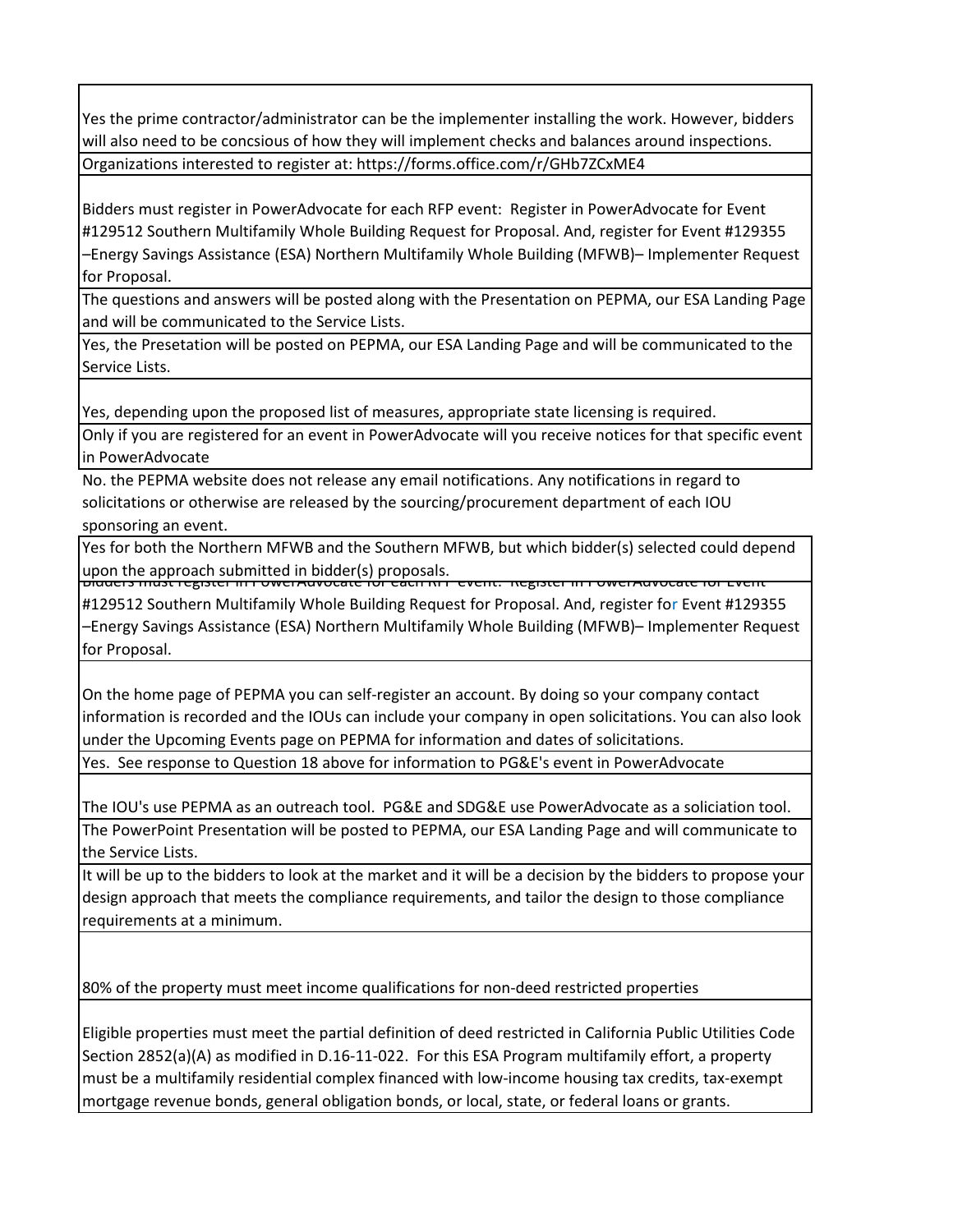The MF Characterization study includes some IOU market specific information. In addition the ResIntel reports have some IOU specific market information. Please see links below.

The reports have not been publically posted but will be made available to Bidders

Yes, the bidder has the option to submit a proposed measure mix that is appropriate to help the program meet the savings goal.

Yes, the bidder has the option to submit a proposed measure mix that is appropriate to help the program meet the savings goal.

Bidders are not required to submit cost effectiveness calculations with their proposals. The IOUs will work with the winning bidders to calculate the cost effectiveness scores for the winning proposals. There is no required cost effectiveness threshold to meet for the MFWB program.

According to footnote 1 and 2 from the Attachment 1 of Decision 21-06-015, "The Approved Annual Energy Savings Goals (kWh, kW, and Therms) for PYs 2022-2026 are for the entire ESA Portfolio, including Main ESA, MF in-unit, MF CAM, and MFWB, with the singular exception of the Staff Proposal pilot. The household treatment goals and targets for PYs 2022-2026 are for the entire ESA Portfolio, including Main ESA, MF in-unit, and MF CAM, with the exceptions of the MFWB and Staff Proposal pilot."

The SDG&E ESA Landing page is: https://www.sdge.com/energy-savings-assistance-programssolicitations

The decision states 80% of the property must meet income qualifications for non-deed restricted properties

This is a design element that bidders

Assume the question is "properties" not "units"? None of the analyses conducted to date has addressed this question so it is not possible to provide an estimate.

No, the decision states 80% of the property must meet income qualifications for non-deed restricted properties

The NEB tool will not be included in the RFP. Bidders are not required to submit calculations for nonenergy benefits with their proposals. The IOUs will work with the winning bidders to calculate the cost effectiveness of the winning proposals. This includes calculating the non-energy benefits with the NEB tool.

Bidders may propose measures that contribute to the goals of the MFWB program. The IOUs will work with the winning bidders to calculate the TRC and ESACET scores for the winning proposals. There is no minimum ESACET or TRC score required for the MFWB program.

Yes, safety certifications will be required.

For Non-Deed restricted properties the property owner co-pay is 50% for whole building and common area meassures

We will look to bidders for innovative approaches to address this requirement and propose mitigating